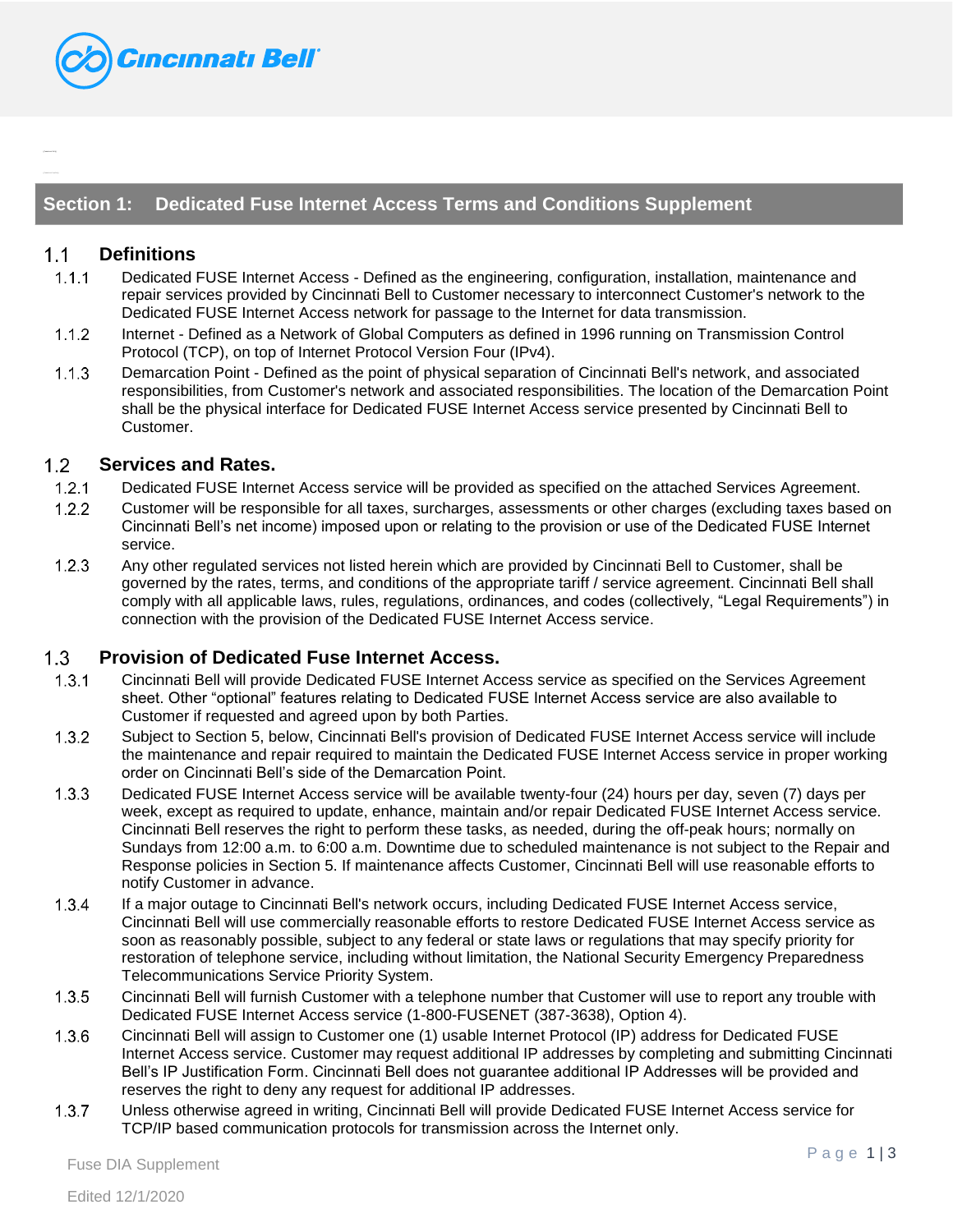

The electrical signals of Dedicated FUSE Internet Access will operate in compliance with the following American  $1.3.8$ National Standard Institute ("ANSI") or IEEE standards for Ethernet LANs operating at a Native Mode of 10/100 Mbps, IEEE Standard 802.3 (Carrier Sense Multiple Access with Collision Detection (CSMA/CD) Access Method and Physical Layer Specifications).

## $1.4$ **Repair – Response Time.**

- $1.4.1$ Cincinnati Bell guarantees the availability of Customer's network through the Dedicated FUSE Internet Access service network and to the Internet 99.9% of the time. This availability will be determined by verification that Customer's network is "reachable" 99.9% of the times checked from the furthest point in Cincinnati Bell's Dedicated FUSE Internet Access service network. For each 1% below the 99.9% stated availability, Cincinnati Bell will credit customer \$100.00. This guarantee only applies to Dedicated FUSE Internet Access service. The physical transport is not included.
- $1.4.2$ Cincinnati Bell will use commercially reasonable efforts to repair any inoperable Dedicated FUSE Internet Access service port within four (4) hours (residential-based dedicated Integrated Services Digital Network [ISDN] excluded) after Customer has notified Cincinnati Bell that such port is inoperable or it has come to the attention of Cincinnati Bell that Customer's port is inoperable. If such port remains inoperable for more than eight (8) hours after Customer has notified Cincinnati Bell that such port is inoperable, Cincinnati Bell will credit Customer's account for an amount equal to one-thirtieth (1/30) of the applicable monthly charge for such port. The same credit will apply for each additional eight (8) hour period that the port remains inoperable.
- $1.4.3$ The total amount of all credits for any one inoperable port will not exceed the monthly port charge for such inoperable port. The credit referred to herein shall be Cincinnati Bell's entire liability and Customer's exclusive remedy for any damages resulting from such inoperable port. The above-mentioned Repair and Response policies do not apply to any Cincinnati Bell facility outages (ISDN, T1, Frame Relay Network, LAN Advantage, and Integrated Advantage).

### $1.5$ **Customer's Obligations.**

- $1.5.1$ Customer acknowledges billing for Dedicated FUSE Internet Access service will commence when Cincinnati Bell's transport facility is provisioned.
- $1.5.2$ Customer will furnish, at its expense, such space, electrical power and environmental conditioning at Customer's premises as Cincinnati Bell may reasonably require in connection with performing its obligations hereunder. Customer will permit Cincinnati Bell reasonable access to Customer's premises, in accordance with Customer's normal security procedures, in connection with providing service hereunder.
- $1.5.3$ Customer will provide, install and maintain, at its expense, all equipment and facilities necessary for LAN interconnection on the Customer's side of the Demarcation Point. Customer shall be responsible for insuring that the operating characteristics of such equipment and facilities are compatible with Cincinnati Bell's Dedicated FUSE Internet Access service and conform to the Technical Reference Specifications furnished by Cincinnati Bell to Customer in connection with this Agreement.
- $1.5.4$ Customer will cause its electrical signals at the Demarcation Point to conform to the applicable ANSI or IEEE standards set forth in Section 4 above. Customer shall furnish any additional equipment or facilities necessary to comply with such standards at their expense.
- $1.5.5$ Without the prior written consent of Cincinnati Bell, Customer will not access, or attempt to access, any equipment or facilities furnished by Cincinnati Bell in connection with this Agreement. Customer agrees to use Internet access only for lawful purposes. Any content that Cincinnati Bell in its sole discretion considers being obscene, lewd, lascivious, filthy, excessively violent, harassing, harmful, offensive or otherwise objectionable shall entitle Cincinnati Bell to immediately terminate service without notice. Similarly, conduct by Customer that in Cincinnati Bell's sole discretion restricts or inhibits any other Internet Service Provider, subscriber, person or entity from using or enjoying FUSE or another service will not be permitted and shall entitle Cincinnati Bell to immediately terminate service without notice. Examples of such conduct include, but are not limited to, sending of Unsolicited Commercial Email (UCE), Unsolicited Bulk Email (UBE) or "SPAM", Commercial advertisements in FUSENET News groups not intended for that purpose, attempts to access remote computing systems without permission, port scanning and any attempts to subvert any network security measures of FUSE or any other network. Customer will indemnify and hold harmless Cincinnati Bell, its officers, directors, employees and agents, from and against any loss or expense, of whatever nature, arising out of any unauthorized access to any equipment or facilities furnished by Cincinnati Bell in connection with this Agreement.